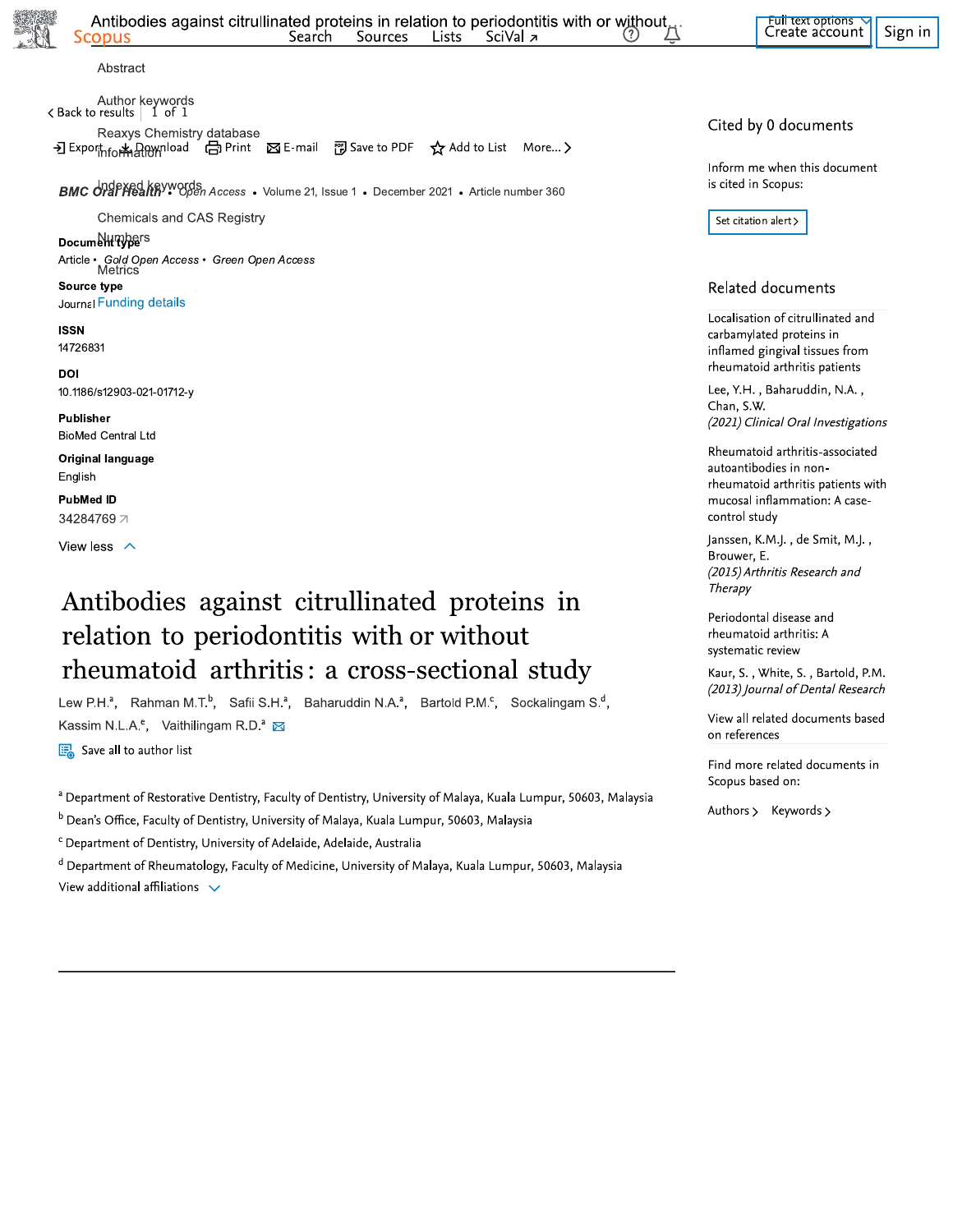#### Abstract Abstract

Background: Previous studies have reported conflicting findings between serum anti-citrullinated protein antibodies que esta in rheumatoid arthritis (RA) participants with and without periodontitis (Pd). This study aimed to analyse possible correlations between serum ACPA levels and clinical<br>Reaxys Chemistry database parameters in Pd and RA participants. Methods: Full mouth periodontal examination (probing pocket depth, clinical attachment levels, gingival bleeding index, visual plaque index) was conducted and serum samples completed wonded of participants comprising RA, Pd, both RA and Pd (RAPd) and healthy individuals (HC). Erythrocyte sedimentation rates (ESR) and periodontal inflamed surface area (PISA) were obtained.<br>Chemicals and CAS Registry Serum Samples were analysed for ACPA quantification using enzyme-linked immunosorbent assay (ELISA). Results: Median levels (IU/mL) of ACPA (interquartile range, IQR) in RAPd, RA, Pd and HC groups WebFeS18.58(274.51), 102.02(252.89), 78.48(132.6) and 51.67(91.31) respectively. ACPA levels were significantly higher in RAPd and RA as compared to HC group (p < 0.05). However, ACPA levels of any of the groups were not correlated with any clinical periodontal and RA parameters within the respective groups. Conclusions: At individual level, the amount of serum ACPA seem to have an increasing trend with the diseased condition in the order of  $RAPd > RA > Pd > HC$ . However, lack of any significant correlation between the serum ACPA levels with the clinical Pd and RA parameters warrants further studies to investigate the causal link between RA and Pd for such a trend. Further studies involving more inflammatory biomarkers might be useful to establish the causal link between Pd in the development and progression of RA or vice versa. © 2021, The Author(s).

#### Author keywords

Anti-citrullinated protein antibodies (ACPA); Citrullination; Periodontitis; Rheumatoid arthritis

#### Reaxys Chemistry database information O

Substances

View all substances (1)

{"fillopacity":"1","colorrendering":"auto","colorinterpolation":"auto","textrendering":"auto","stroke":"black","stroke-Nitecdptailsquare","width":"200","strokemiterlimit":"10","shape-

#### Powered by Reaxys'

| Indexed keywords                   | $\checkmark$             |
|------------------------------------|--------------------------|
| Chemicals and CAS Registry Numbers | $\checkmark$             |
| <b>Metrics</b>                     | $\checkmark$             |
| Funding details                    | $\overline{\phantom{a}}$ |

| Funding sponsor                              | Funding number | Acronym |
|----------------------------------------------|----------------|---------|
| Frontier Research Grant University of Malaya | FG040-17AFR    |         |

#### Funding text

This research was funded by Fundamental Research Grant Scheme (FP017-2017A) and Frontier Research Grant University of Malaya (FG040-17AFR).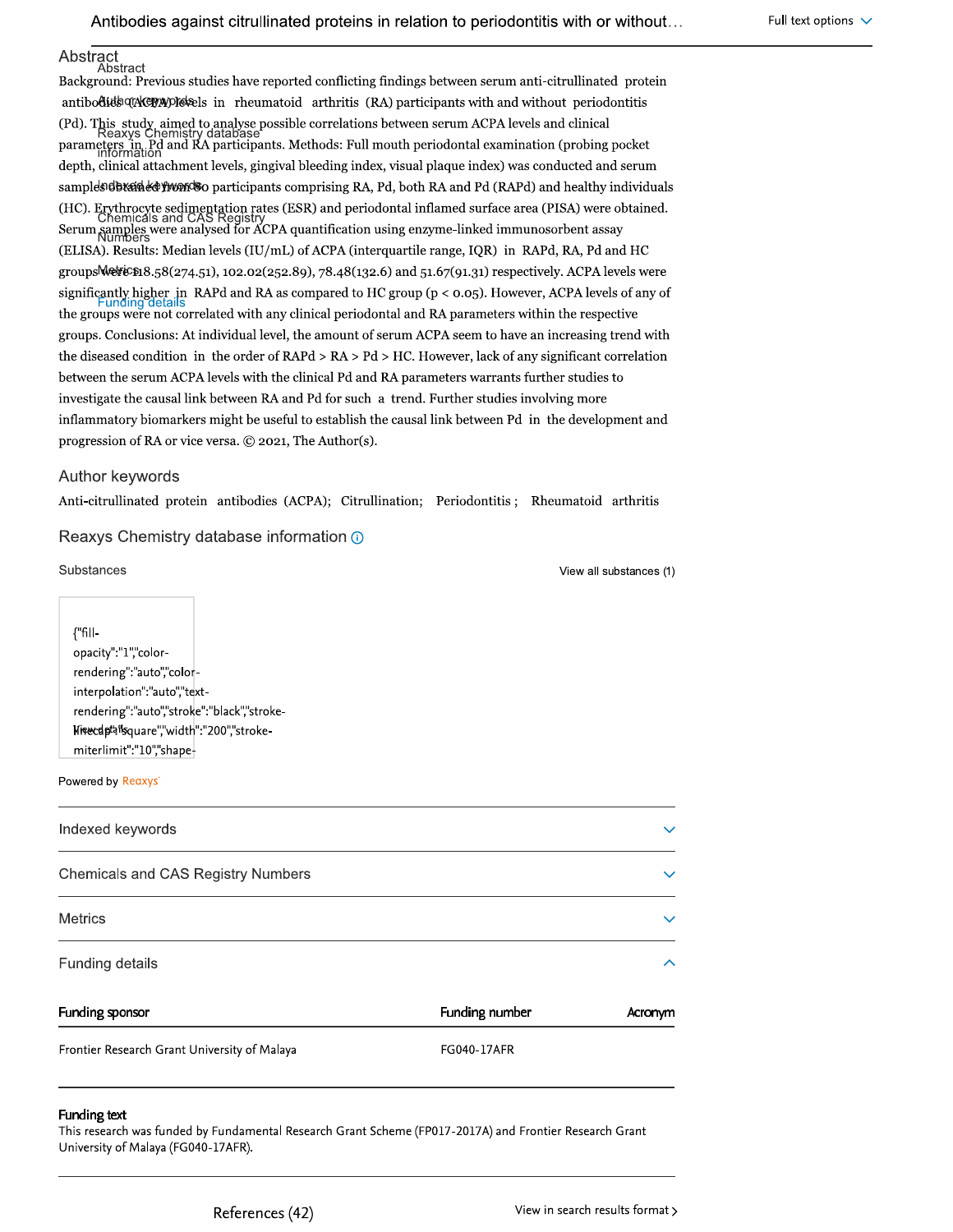| Abstract                            |        | Export | <b>টো</b> Print<br>$\boxtimes$ E-mail<br>PPE Save to PDF<br>Create bibliography                                                                                                                                                                              |
|-------------------------------------|--------|--------|--------------------------------------------------------------------------------------------------------------------------------------------------------------------------------------------------------------------------------------------------------------|
| Author keywords                     |        | 1      | Mark Bartold, P., Van Dyke, T.E.                                                                                                                                                                                                                             |
| Reaxys Chemistry d<br>information   |        |        | Periodontitis: A host-mediated disruption of microbial<br>homeostasis. Unlearning learned concepts (Open Access)                                                                                                                                             |
| Indexed keywords                    |        |        | (2013) Periodontology 2000, 62 (1), pp. 203-217. Cited 248 times.<br>doi: 10.1111/j.1600-0757.2012.00450.x                                                                                                                                                   |
| Chemicals and CAS<br><b>Numbers</b> |        |        | View at Publisher                                                                                                                                                                                                                                            |
| <b>Metrics</b>                      | $\Box$ | 2      | Kassebaum, N.J., Bernabé, E., Dahiya, M., Bhandari, B., Murray,                                                                                                                                                                                              |
| <b>Funding details</b>              |        |        | C.J.L., Marcenes, W.<br>Global burden of severe periodontitis in 1990-2010: A<br>systematic review and meta-regression (Open Access)                                                                                                                         |
|                                     |        |        | (2014) Journal of Dental Research, 93 (11), pp. 1045-1053. Cited 880 times.<br>http://jdr.sagepub.com.ezaccess.library.uitm.edu.my/content/by/year<br>doi: 10.1177/0022034514552491                                                                          |
|                                     |        |        | View at Publisher                                                                                                                                                                                                                                            |
|                                     | H      | 3      | Scott, D.L., Wolfe, F., Huizinga, T.W.J.                                                                                                                                                                                                                     |
|                                     |        |        | Rheumatoid arthritis                                                                                                                                                                                                                                         |
|                                     |        |        | (2010) The Lancet, 376 (9746), pp. 1094-1108. Cited 2084 times.<br>http://www.journals.elsevier.com.ezaccess.library.uitm.edu.my/the-lancet/                                                                                                                 |
|                                     |        |        | doi: 10.1016/S0140-6736(10)60826-4                                                                                                                                                                                                                           |
|                                     |        |        | View at Publisher                                                                                                                                                                                                                                            |
|                                     |        | 4      | Detert, J., Pischon, N., Burmester, G.R., Buttgereit, F.                                                                                                                                                                                                     |
|                                     |        |        | The association between rheumatoid arthritis and periodontal<br>disease (Open Access)                                                                                                                                                                        |
|                                     |        |        | (2010) Arthritis Research and Therapy, 12 (5), art. no. 218. Cited 151 times.<br>http://arthritis-research.com/content/12/5/218<br>doi: 10.1186/ar3106                                                                                                       |
|                                     |        |        | View at Publisher                                                                                                                                                                                                                                            |
|                                     | H      | 5      | Pischon, N., Pischon, T., Kröger, J., Gülmez, E., Kleber, B.-M., Bernimoulin, J.-<br>P., Landau, H., (), Detert, J.                                                                                                                                          |
|                                     |        |        | Association among rheumatoid arthritis, oral hygiene, and<br>periodontitis                                                                                                                                                                                   |
|                                     |        |        | (2008) Journal of Periodontology, 79 (6), pp. 979-986. Cited 265 times.<br>doi: 10.1902/jop.2008.070501                                                                                                                                                      |
|                                     |        |        | View at Publisher                                                                                                                                                                                                                                            |
|                                     | H      | 6      | Lee, Y.H., Lew, P.H., Cheah, C.W., Rahman, M.T., Baharuddin,<br>N.A., Vaithilingam, R.D.<br>Potential mechanisms linking periodontitis to rheumatoid arthritis<br>(2019) <i>J Int Acad Periodontol</i> , 21 (3), pp. 99-110. Cited 6 times.<br>PID: 31473702 |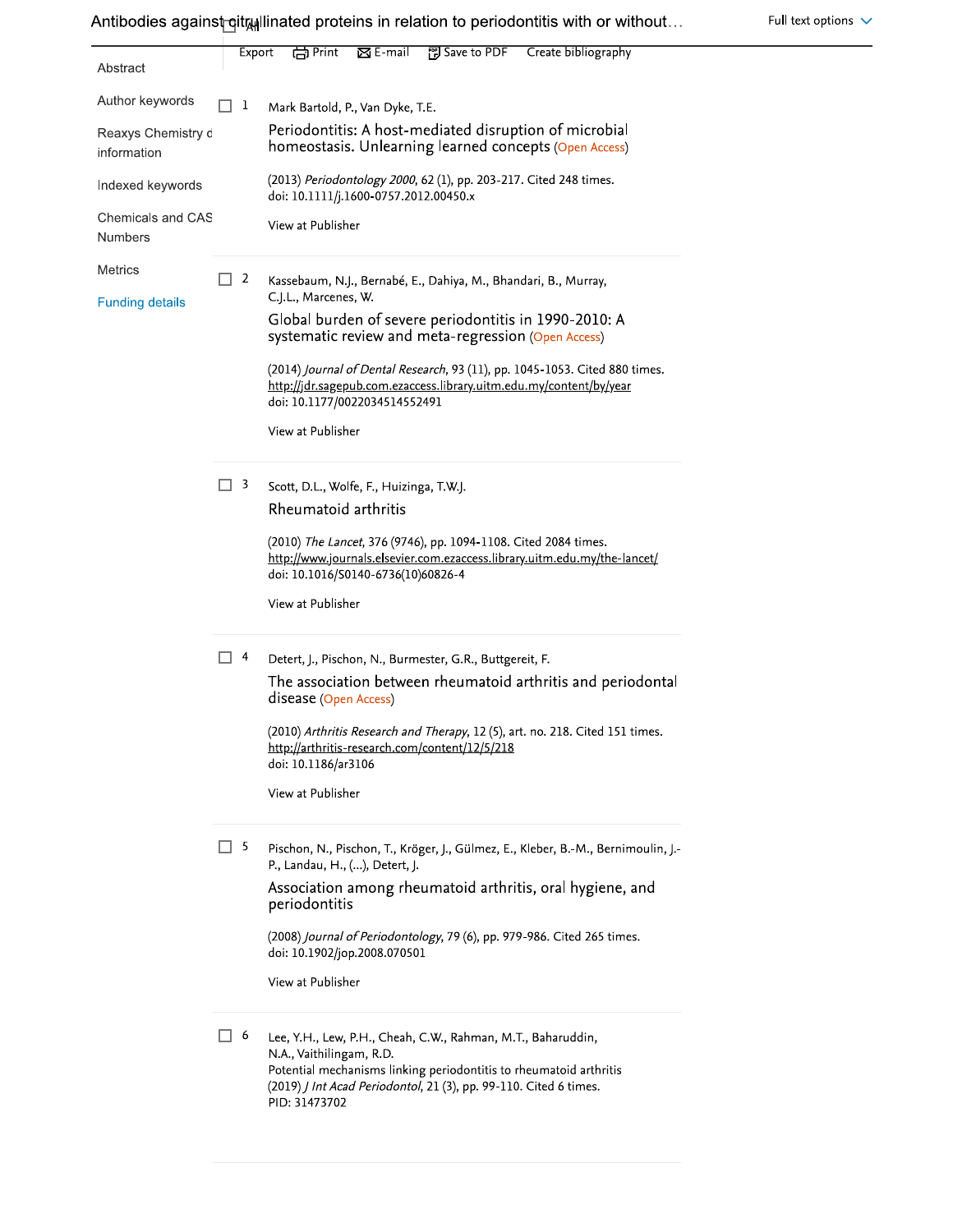Antibodies against citrullinated protains in ralation to ported multis with or without...

Full text options  $\sqrt{}$ 

|                                     |        |     | $r$ ran, דוסה דוויס, דוויס, דוויס, דוויס, דוויס, דוויס, דוויס, דוויס, דוויס, דוויס, דוויס, דוויס, דו<br>P.M., Vaithilingam, R.D.                                                 |
|-------------------------------------|--------|-----|----------------------------------------------------------------------------------------------------------------------------------------------------------------------------------|
| Abstract                            |        |     | Impact of periodontitis on quality of life among subjects with<br>rheumatoid arthritis: a cross sectional study (Open Access)                                                    |
| Author keywords                     |        |     | (2020) BMC Oral Health, 20 (1), art. no. 332.                                                                                                                                    |
| Reaxys Chemistry d<br>information   |        |     | http://www.biomedcentral.com/bmcoralhealth/<br>doi: 10.1186/s12903-020-01275-4                                                                                                   |
| Indexed keywords                    |        |     | View at Publisher                                                                                                                                                                |
| Chemicals and CAS<br><b>Numbers</b> | $\Box$ | - 8 | Abdullah, N.S., Radzali, N.F.M., Saub, R., Vaithilingam, R.D.<br>Oral health related quality of life and periodontal status of a selected                                        |
| Metrics                             |        |     | Malaysian adult population: a pilot study<br>(2013) Ann Dent UM, 2, pp. 16-23. Cited 3 times.                                                                                    |
| <b>Funding details</b>              |        |     |                                                                                                                                                                                  |
|                                     | П.     | - 9 | Bright, R., Proudman, S.M., Rosenstein, E.D., Bartold, P.M.                                                                                                                      |
|                                     |        |     | Is there a link between carbamylation and citrullination in<br>periodontal disease and rheumatoid arthritis?                                                                     |
|                                     |        |     | (2015) Medical Hypotheses, 84 (6), pp. 570-576. Cited 23 times.<br>http://intl.elsevierhealth.com/journals/mehy/<br>doi: 10.1016/j.mehy.2015.03.006                              |
|                                     |        |     | View at Publisher                                                                                                                                                                |
|                                     | П      | 10  | Schellekens, G.A., De Jong, B.A.W., Van Den Hoogen, F.H.J., Van De Putte,<br>L.B.A., Van Venrooij, W.J.                                                                          |
|                                     |        |     | Citrulline is an essential constituent of antigenic determinants<br>recognized by rheumatoid arthritis-specific autoantibodies<br>(Open Access)                                  |
|                                     |        |     | (1998) Journal of Clinical Investigation, 101 (1), pp. 273-281. Cited 1131                                                                                                       |
|                                     |        |     | times.<br>http://www.jci.org                                                                                                                                                     |
|                                     |        |     | doi: 10.1172/JCI1316                                                                                                                                                             |
|                                     |        |     | View at Publisher                                                                                                                                                                |
|                                     | H      |     | 11 Nishimura, K., Sugiyama, D., Kogata, Y., Tsuji, G., Nakazawa, T., Kawano,<br>S., Saigo, K., (), Kumagai, S.                                                                   |
|                                     |        |     | Meta-analysis: Diagnostic accuracy of anti-cyclic citrullinated<br>peptide antibody and rheumatoid factor for rheumatoid<br>arthritis                                            |
|                                     |        |     | (2007) Annals of Internal Medicine, 146 (11), pp. 797-808. Cited 541 times.<br>http://www.annals.org/cgi/reprint/146/11/797.pdf<br>doi: 10.7326/0003-4819-146-11-200706050-00008 |
|                                     |        |     | View at Publisher                                                                                                                                                                |
|                                     |        | 12  | Mangat, P., Wegner, N., Venables, P.J., Potempa, J.                                                                                                                              |
|                                     |        |     | Bacterial and human peptidylarginine deiminases: Targets for<br>inhibiting the autoimmune response in rheumatoid arthritis?<br>(Open Access)                                     |
|                                     |        |     | (2010) Arthritis Research and Therapy, 12 (3), art. no. 209. Cited 75 times.<br>http://arthritis-research.com/content/12/3/209<br>doi: 10.1186/ar3000                            |

View at Publisher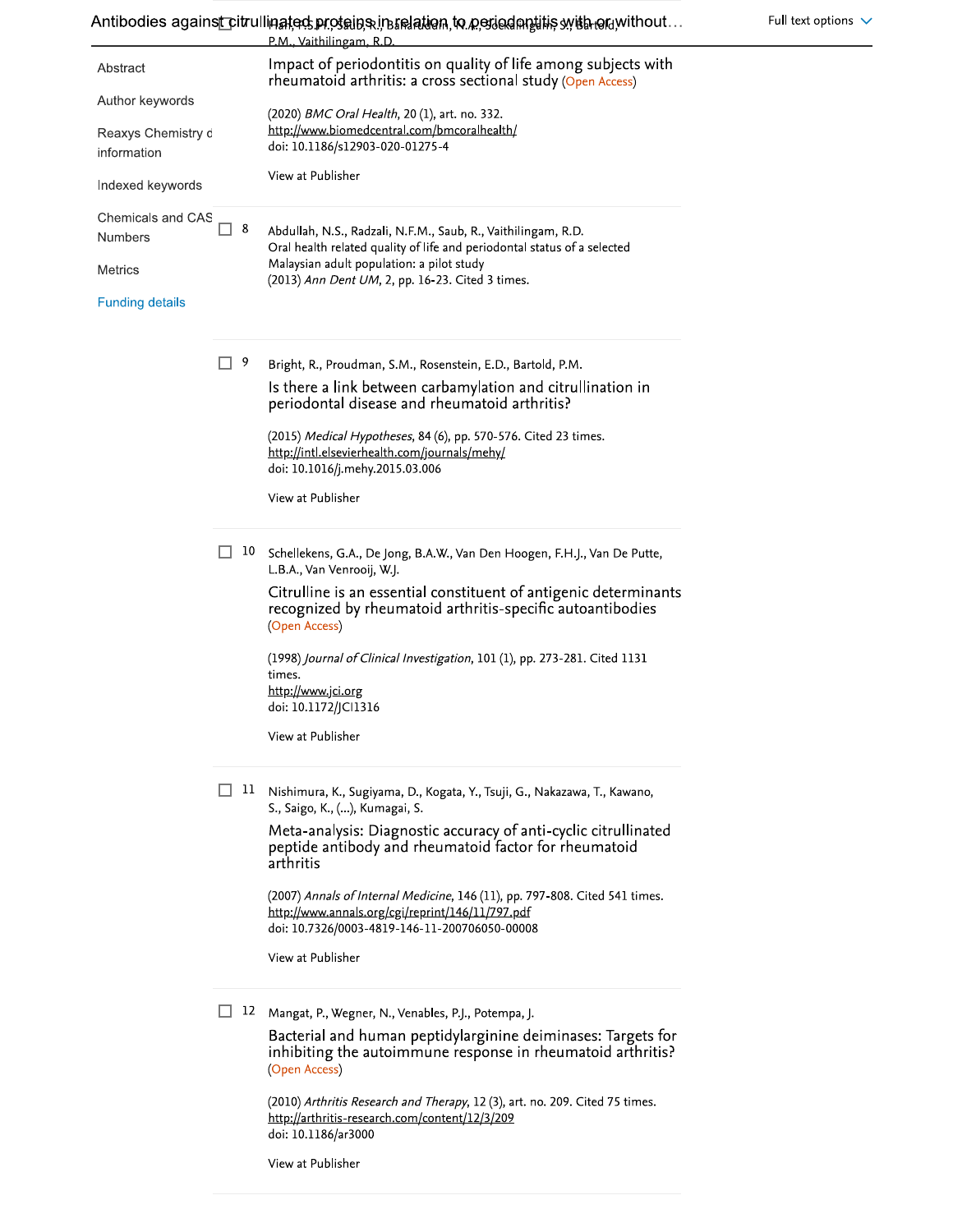|                        |     | <u>I.P Kinane. D.F Riggio. M.P (). Culshaw. S</u>                                                                                                                    |
|------------------------|-----|----------------------------------------------------------------------------------------------------------------------------------------------------------------------|
| Abstract               |     | Influence of periodontal disease, Porphyromonas gingivalis<br>and cigarette smoking on systemic anti-citrullinated peptide                                           |
| Author keywords        |     | antibody titres                                                                                                                                                      |
| Reaxys Chemistry d     |     | (2013) Journal of Clinical Periodontology, 40 (10), pp. 907-915. Cited 87                                                                                            |
| information            |     | times.<br>doi: 10.1111/jcpe.12138                                                                                                                                    |
| Indexed keywords       |     | View at Publisher                                                                                                                                                    |
| Chemicals and CAS.     |     |                                                                                                                                                                      |
| <b>Numbers</b>         | 14  | Hendler, A., Mulli, T.K., Hughes, F.J., Perrett, D., Bombardieri, M., Houri-<br>Haddad, Y., Weiss, E.I., (), Nissim, A.                                              |
| Metrics                |     | Involvement of autoimmunity in the pathogenesis of                                                                                                                   |
| <b>Funding details</b> |     | aggressive periodontitis                                                                                                                                             |
|                        |     | (2010) Journal of Dental Research, 89 (12), pp. 1389-1394. Cited 56 times.<br>doi: 10.1177/0022034510381903                                                          |
|                        |     | View at Publisher                                                                                                                                                    |
|                        | 15  | Havemose-Poulsen, A., Westergaard, J., Stoltze, K., Skiødt, H., Danneskiold-<br>Samsøe, B., Locht, H., Bendtzen, K., (), Holmstrup, P.                               |
|                        |     | Periodontal and hematological characteristics associated with<br>aggressive periodontitis, juvenile idiopathic arthritis, and<br>rheumatoid arthritis                |
|                        |     | (2006) Journal of Periodontology, 77 (2), pp. 280-288. Cited 97 times.<br>doi: 10.1902/jop.2006.050051                                                               |
|                        |     | View at Publisher                                                                                                                                                    |
|                        | 16  | Potikuri, D., Dannana, K.C., Kanchinadam, S., Agrawal, S., Kancharla,<br>A., Rajasekhar, L., Pothuraju, S., (), Gumdal, N.                                           |
|                        |     | Periodontal disease is significantly higher in non-smoking<br>treatment-naive rheumatoid arthritis patients: Results from a<br>case-control study                    |
|                        |     | (2012) Annals of the Rheumatic Diseases, 71 (9), pp. 1541-1544. Cited 62                                                                                             |
|                        |     | times.<br>http://ard.bmj.com.ezaccess.library.uitm.edu.my/content/71/9/1541.full.pdf+h                                                                               |
|                        |     | <u>tml</u><br>doi: 10.1136/annrheumdis-2011-200380                                                                                                                   |
|                        |     | View at Publisher                                                                                                                                                    |
|                        | TA. | Dissick, A., Redman, R.S., Jones, M., Rangan, B.V., Reimold, A., Griffiths,                                                                                          |
|                        |     | G.R., Mikuls, T.R., (), Kerr, G.S.                                                                                                                                   |
|                        |     | Association of periodontitis with rheumatoid arthritis: A pilot<br>study                                                                                             |
|                        |     | (2010) Journal of Periodontology, 81 (2), pp. 223-230. Cited 170 times.<br>http://www.joponline.org.ezaccess.library.uitm.edu.my/doi/pdf/10.1902/jop.2<br>009.090309 |
|                        |     | doi: 10.1902/jop.2009.090309                                                                                                                                         |
|                        |     | View at Publisher                                                                                                                                                    |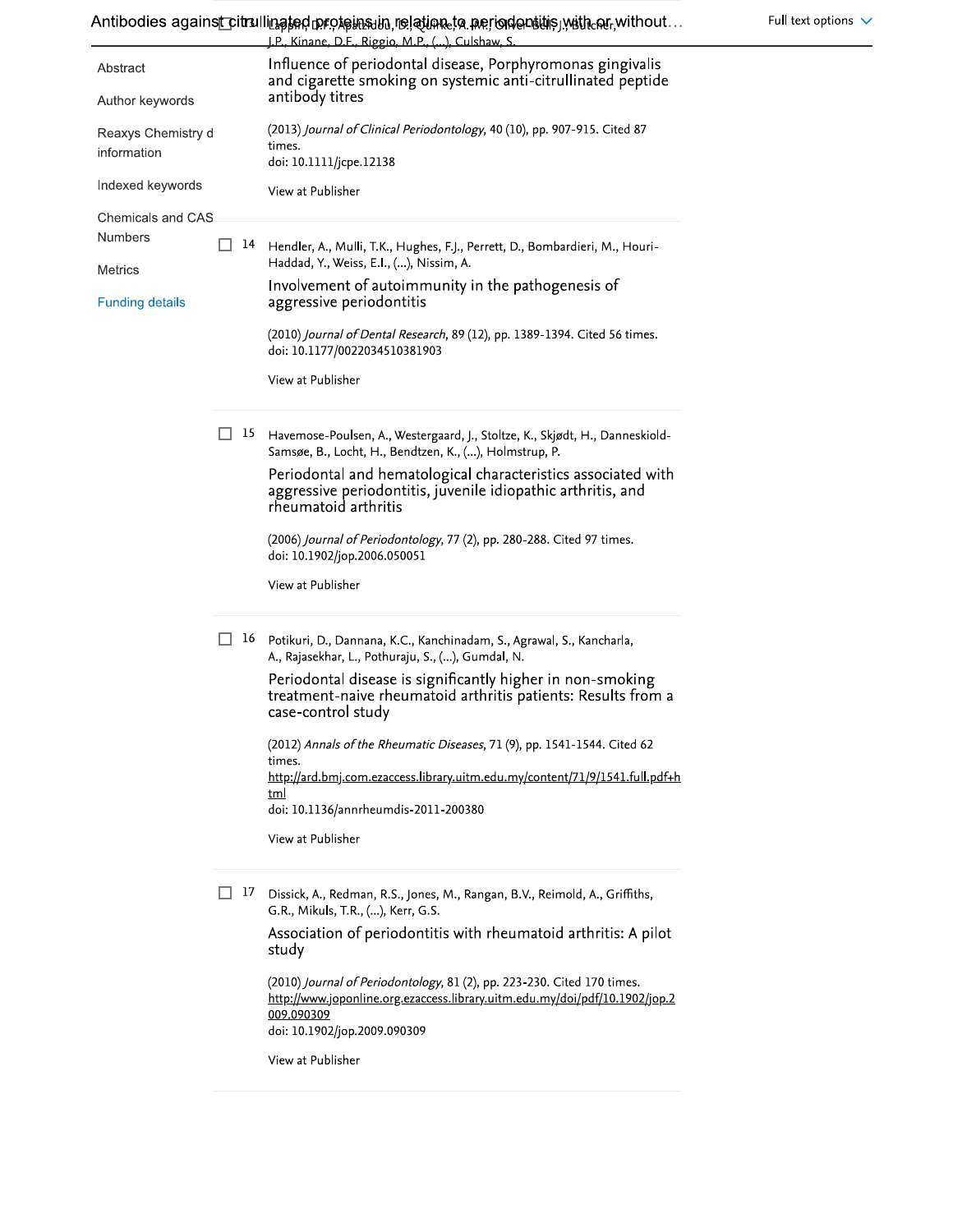# Antibodies against citrallinated protoins in relation do pariodontific with as without

|                                     |    | <u>A., (). Eick. S. </u>                                                                                                                                                      |
|-------------------------------------|----|-------------------------------------------------------------------------------------------------------------------------------------------------------------------------------|
| Abstract                            |    | Citrullination in the periodontium-a possible link between<br>periodontitis and rheumatoid arthritis (Open Access)                                                            |
| Author keywords                     |    | (2016) Clinical Oral Investigations, 20 (4), pp. 675-683. Cited 54 times.                                                                                                     |
| Reaxys Chemistry d<br>information   |    | http://springerlink.metapress.com.ezaccess.library.uitm.edu.my/app/home/jo<br>urnal.asp?<br>wasp=78519upqrp4yup5ctav0&referrer=parent&backto=browsepublicationsre             |
| Indexed keywords                    |    | sults, 96, 541;<br>doi: 10.1007/s00784-015-1556-7                                                                                                                             |
| Chemicals and CAS<br><b>Numbers</b> |    | View at Publisher                                                                                                                                                             |
| Metrics                             | 19 | Karkucak, M., Çapkin, E., Çakirbay, H., Akyüz, A., Alver, A., Cansu,<br>A., Demirok, D., (), Tosun, M.                                                                        |
| <b>Funding details</b>              |    | Serum levels of anti-citrullinated protein antibody (ACPA) and<br>TWEAK in patients with rheumatoid arthritis: Association with<br>disease activity and treatment modalities  |
|                                     |    | (2011) Turkish Journal of Rheumatology, 26 (3), pp. 204-209. Cited 2 times.<br>http://romatizma.dergisi.org/pdf.php3?id=416<br>doi: 10.5152/tjr.2011.032                      |
|                                     |    | View at Publisher                                                                                                                                                             |
|                                     | 20 | Aletaha, D., Neogi, T., Silman, A.J., Funovits, J., Felson, D.T., Bingham III,<br>C.O., Birnbaum, N.S., (), Hawker, G.                                                        |
|                                     |    | 2010 Rheumatoid arthritis classification criteria: An American<br>College of Rheumatology/European League Against<br>Rheumatism collaborative initiative (Open Access)        |
|                                     |    | (2010) Annals of the Rheumatic Diseases, 69 (9), pp. 1580-1588. Cited 2219<br>times.                                                                                          |
|                                     |    | http://ard.bmj.com.ezaccess.library.uitm.edu.my/content/69/9/1580.full.pdf<br>doi: 10.1136/ard.2010.138461                                                                    |
|                                     |    | View at Publisher                                                                                                                                                             |
|                                     | 21 | Armitage, G.C.                                                                                                                                                                |
|                                     |    | Development of a classification system for periodontal<br>diseases and conditions.                                                                                            |
|                                     |    | (1999) Annals of periodontology / the American Academy of<br>Periodontology, 4 (1), pp. 1-6. Cited 3325 times.<br>doi: 10.1902/annals.1999.4.1.1                              |
|                                     |    | View at Publisher                                                                                                                                                             |
|                                     | 22 | G. Caton, J., Armitage, G., Berglundh, T., Chapple, I.L.C., Jepsen, S., S.<br>Kornman, K., L. Mealey, B., (), S. Tonetti, M.                                                  |
|                                     |    | A new classification scheme for periodontal and peri-implant<br>diseases and conditions - Introduction and key changes from<br>the 1999 classification (Open Access)          |
|                                     |    | (2018) Journal of Clinical Periodontology, 45, pp. S1-S8. Cited 343 times.<br>http://onlinelibrary.wiley.com.ezaccess.library.uitm.edu.my/journal/10.1111/(1<br>SSN11600-051Y |

doi: 10.1111/jcpe.12935

View at Publisher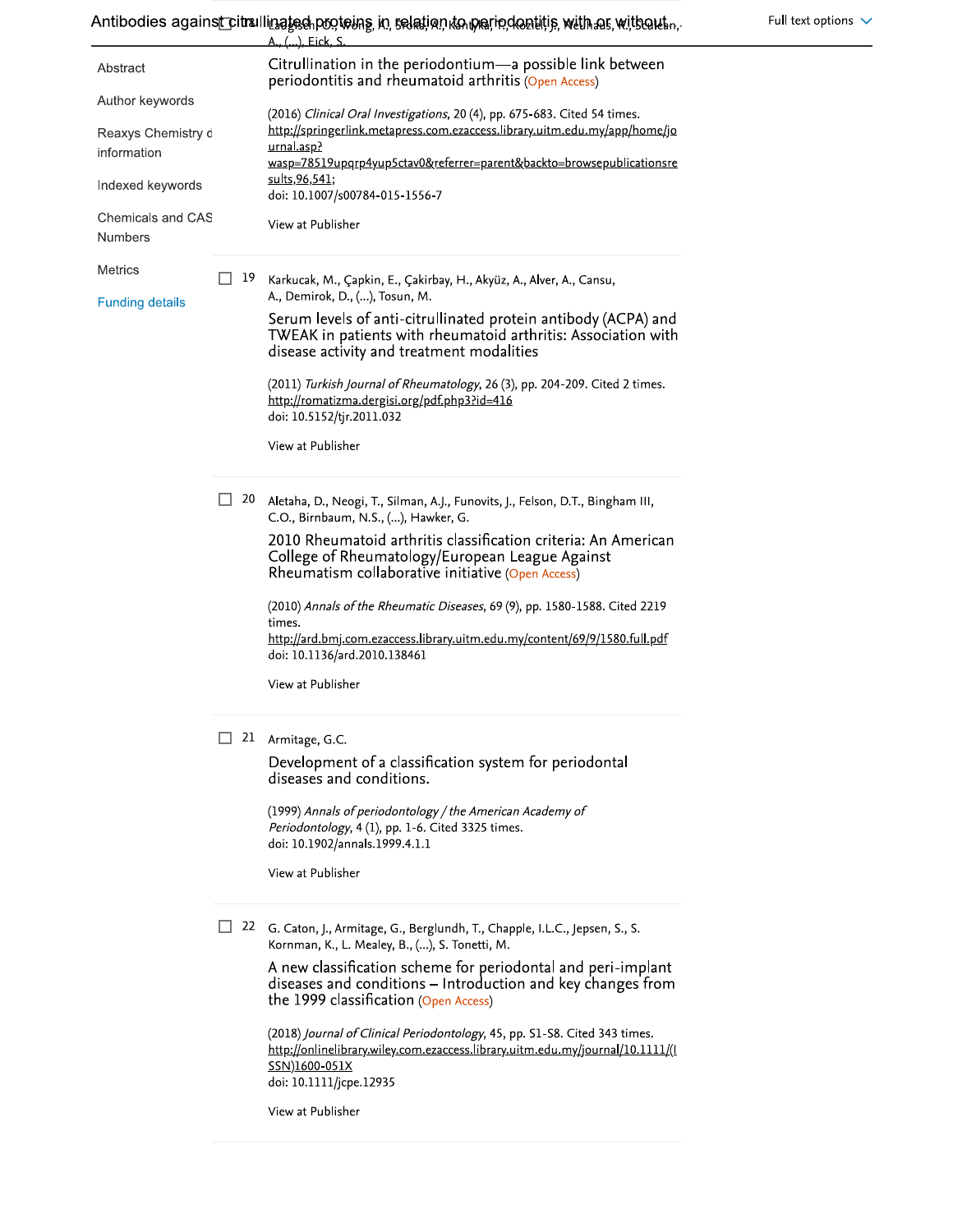| Abstract<br>(1975) International dental journal, 25 (4), pp. 229-235. Cited 1912 times.<br>Author keywords<br>Reaxys Chemistry d<br>24<br>Nesse, W., Abbas, F., Van Der Ploeg, I., Spijkervet, F.K.L., Dijkstra,<br>information<br>P.U., Vissink, A.<br>Periodontal inflamed surface area: Quantifying inflammatory<br>Indexed keywords<br>burden<br>Chemicals and CAS<br>(2008) Journal of Clinical Periodontology, 35 (8), pp. 668-673. Cited 221<br>Numbers<br>times.<br>doi: 10.1111/j.1600-051X.2008.01249.x<br>Metrics<br>View at Publisher<br><b>Funding details</b><br>25<br>Hujoel, P.P., White, B.A., García, R.I., Listgarten, M.A.<br>The dentogingival epithelial surface area revisited<br>(2001) Journal of Periodontal Research, 36 (1), pp. 48-55. Cited 117 times.<br>www.blackwellpublishing.com/journal.asp?ref=0022-3484<br>doi: 10.1034/j.1600-0765.2001.00011.x<br>View at Publisher<br>26<br>Zendman, A.J.W., van Venrooij, W.J., Pruijn, G.J.M.<br>Use and significance of anti-CCP autoantibodies in<br>rheumatoid arthritis (Open Access)<br>(2006) Rheumatology, 45 (1), pp. 20-25. Cited 115 times.<br>doi: 10.1093/rheumatology/kei111<br>View at Publisher<br>27<br>Firestein, G.S., McInnes, I.B.<br>Immunopathogenesis of Rheumatoid Arthritis (Open Access)<br>(2017) Immunity, 46 (2), pp. 183-196. Cited 413 times.<br>www.immunity.com<br>doi: 10.1016/j.immuni.2017.02.006<br>View at Publisher<br>28<br>Schellekens, G.A., Visser, H., De Jong, B.A.W., Van Den Hoogen,<br>F.H.J., Hazes, J.M.W., Breedveld, F.C., Van Venrooij, W.J.<br>The diagnostic properties of rheumatoid arthritis antibodies<br>recognizing a cyclic citrullinated peptide (Open Access)<br>(2000) Arthritis and Rheumatism, 43 (1), pp. 155-163. Cited 1207 times.<br>doi: 10.1002/1529-0131(200001)43:1<155::AID-ANR20>3.0.CO;2-3<br>View at Publisher |  | Problems and proposals for recording gingivitis and plaque. |  |  |  |  |  |  |
|--------------------------------------------------------------------------------------------------------------------------------------------------------------------------------------------------------------------------------------------------------------------------------------------------------------------------------------------------------------------------------------------------------------------------------------------------------------------------------------------------------------------------------------------------------------------------------------------------------------------------------------------------------------------------------------------------------------------------------------------------------------------------------------------------------------------------------------------------------------------------------------------------------------------------------------------------------------------------------------------------------------------------------------------------------------------------------------------------------------------------------------------------------------------------------------------------------------------------------------------------------------------------------------------------------------------------------------------------------------------------------------------------------------------------------------------------------------------------------------------------------------------------------------------------------------------------------------------------------------------------------------------------------------------------------------------------------------------------------------------------------------------------------------------------------------------------------------------------------------------------|--|-------------------------------------------------------------|--|--|--|--|--|--|
|                                                                                                                                                                                                                                                                                                                                                                                                                                                                                                                                                                                                                                                                                                                                                                                                                                                                                                                                                                                                                                                                                                                                                                                                                                                                                                                                                                                                                                                                                                                                                                                                                                                                                                                                                                                                                                                                          |  |                                                             |  |  |  |  |  |  |
|                                                                                                                                                                                                                                                                                                                                                                                                                                                                                                                                                                                                                                                                                                                                                                                                                                                                                                                                                                                                                                                                                                                                                                                                                                                                                                                                                                                                                                                                                                                                                                                                                                                                                                                                                                                                                                                                          |  |                                                             |  |  |  |  |  |  |
|                                                                                                                                                                                                                                                                                                                                                                                                                                                                                                                                                                                                                                                                                                                                                                                                                                                                                                                                                                                                                                                                                                                                                                                                                                                                                                                                                                                                                                                                                                                                                                                                                                                                                                                                                                                                                                                                          |  |                                                             |  |  |  |  |  |  |
|                                                                                                                                                                                                                                                                                                                                                                                                                                                                                                                                                                                                                                                                                                                                                                                                                                                                                                                                                                                                                                                                                                                                                                                                                                                                                                                                                                                                                                                                                                                                                                                                                                                                                                                                                                                                                                                                          |  |                                                             |  |  |  |  |  |  |
|                                                                                                                                                                                                                                                                                                                                                                                                                                                                                                                                                                                                                                                                                                                                                                                                                                                                                                                                                                                                                                                                                                                                                                                                                                                                                                                                                                                                                                                                                                                                                                                                                                                                                                                                                                                                                                                                          |  |                                                             |  |  |  |  |  |  |
|                                                                                                                                                                                                                                                                                                                                                                                                                                                                                                                                                                                                                                                                                                                                                                                                                                                                                                                                                                                                                                                                                                                                                                                                                                                                                                                                                                                                                                                                                                                                                                                                                                                                                                                                                                                                                                                                          |  |                                                             |  |  |  |  |  |  |
|                                                                                                                                                                                                                                                                                                                                                                                                                                                                                                                                                                                                                                                                                                                                                                                                                                                                                                                                                                                                                                                                                                                                                                                                                                                                                                                                                                                                                                                                                                                                                                                                                                                                                                                                                                                                                                                                          |  |                                                             |  |  |  |  |  |  |
|                                                                                                                                                                                                                                                                                                                                                                                                                                                                                                                                                                                                                                                                                                                                                                                                                                                                                                                                                                                                                                                                                                                                                                                                                                                                                                                                                                                                                                                                                                                                                                                                                                                                                                                                                                                                                                                                          |  |                                                             |  |  |  |  |  |  |
|                                                                                                                                                                                                                                                                                                                                                                                                                                                                                                                                                                                                                                                                                                                                                                                                                                                                                                                                                                                                                                                                                                                                                                                                                                                                                                                                                                                                                                                                                                                                                                                                                                                                                                                                                                                                                                                                          |  |                                                             |  |  |  |  |  |  |
|                                                                                                                                                                                                                                                                                                                                                                                                                                                                                                                                                                                                                                                                                                                                                                                                                                                                                                                                                                                                                                                                                                                                                                                                                                                                                                                                                                                                                                                                                                                                                                                                                                                                                                                                                                                                                                                                          |  |                                                             |  |  |  |  |  |  |
|                                                                                                                                                                                                                                                                                                                                                                                                                                                                                                                                                                                                                                                                                                                                                                                                                                                                                                                                                                                                                                                                                                                                                                                                                                                                                                                                                                                                                                                                                                                                                                                                                                                                                                                                                                                                                                                                          |  |                                                             |  |  |  |  |  |  |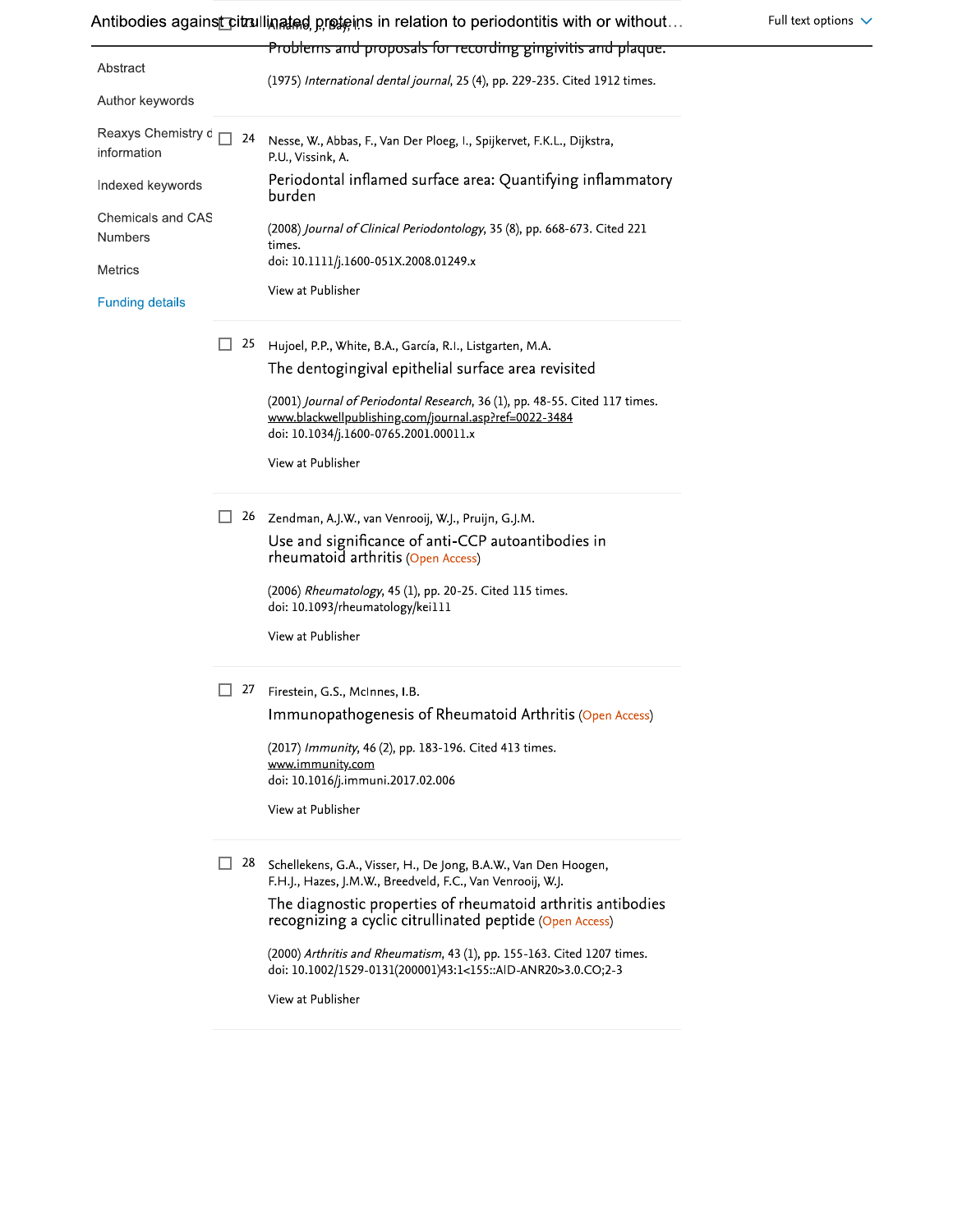|                                   |    | Antibodies against citrullinated proteins in reletion to periodontitis with an without<br>M., Huizinga, T.W.J., Toes, R.E.M., Scherer, H.U.                                                                                                      |
|-----------------------------------|----|--------------------------------------------------------------------------------------------------------------------------------------------------------------------------------------------------------------------------------------------------|
| Abstract                          |    | Synovial fluid mononuclear cells provide an environment for<br>long-term survival of antibody-secreting cells and promote                                                                                                                        |
| Author keywords                   |    | the spontaneous production of anti-citrullinated protein<br>antibodies                                                                                                                                                                           |
| Reaxys Chemistry d<br>information |    | (2016) Annals of the Rheumatic Diseases, 75 (12), pp. 2201-2207. Cited 19<br>times.                                                                                                                                                              |
| Indexed keywords                  |    | http://ard.bmj.com.ezaccess.library.uitm.edu.my/<br>doi: 10.1136/annrheumdis-2015-208554                                                                                                                                                         |
| Chemicals and CAS<br>Numbers      |    | View at Publisher                                                                                                                                                                                                                                |
| Metrics                           | 30 | Terao, C., Asai, K., Hashimoto, M., Yamazaki, T., Ohmura, K., Yamaguchi,<br>A., Takahashi, K., (), Bessho, K.                                                                                                                                    |
| <b>Funding details</b>            |    | Significant association of periodontal disease with anti-<br>citrullinated peptide antibody in a Japanese healthy<br>population - The Nagahama study (Open Access)                                                                               |
|                                   |    | (2015) Journal of Autoimmunity, 59, pp. 85-90. Cited 24 times.<br>http://www.elsevier.com.ezaccess.library.uitm.edu.my/inca/publications/store/<br>6/2/2/8/5/6/index.htt<br>doi: 10.1016/j.jaut.2015.03.002                                      |
|                                   |    | View at Publisher                                                                                                                                                                                                                                |
|                                   | 31 | Van Zanten, A., Arends, S., Roozendaal, C., Limburg, P.C., Maas, F., Trouw,<br>L.A., Toes, R.E.M., (), Brouwer, E.                                                                                                                               |
|                                   |    | Presence of anticitrullinated protein antibodies in a large<br>population-based cohort from the Netherlands (Open Access)                                                                                                                        |
|                                   |    | (2017) Annals of the Rheumatic Diseases, 76 (7), pp. 1184-1190. Cited 46<br>times.                                                                                                                                                               |
|                                   |    | http://ard.bmj.com.ezaccess.library.uitm.edu.my/<br>doi: 10.1136/annrheumdis-2016-209991                                                                                                                                                         |
|                                   |    | View at Publisher                                                                                                                                                                                                                                |
|                                   | 32 | Harvey, G.P., Fitzsimmons, T.R., Dhamarpatni, A.A.S.S.K., Marchant,<br>C., Haynes, D.R., Bartold, P.M.                                                                                                                                           |
|                                   |    | Expression of peptidylarginine deiminase-2 and -4,<br>citrullinated proteins and anti-citrullinated protein antibodies<br>in human gingiva                                                                                                       |
|                                   |    | (2013) Journal of Periodontal Research, 48 (2), pp. 252-261. Cited 104 times.<br>doi: 10.1111/jre.12002                                                                                                                                          |
|                                   |    | View at Publisher                                                                                                                                                                                                                                |
|                                   | 33 | Reichert, S., Schlumberger, W., Dähnrich, C., Hornig, N., Altermann,<br>W., Schaller, H.-G., Schulz, S.                                                                                                                                          |
|                                   |    | Association of levels of antibodies against citrullinated cyclic<br>$p$ eptides and citrullinated a $\alpha$ -enolase in chronic and<br>aggressive periodontitis as a risk factor of Rheumatoid<br>arthritis: A case control study (Open Access) |
|                                   |    | (2015) Journal of Translational Medicine, 13 (1), art. no. 283. Cited 18 times.<br>http://www.translational-medicine.com/home/<br>doi: 10.1186/s12967-015-0625-7                                                                                 |

View at Publisher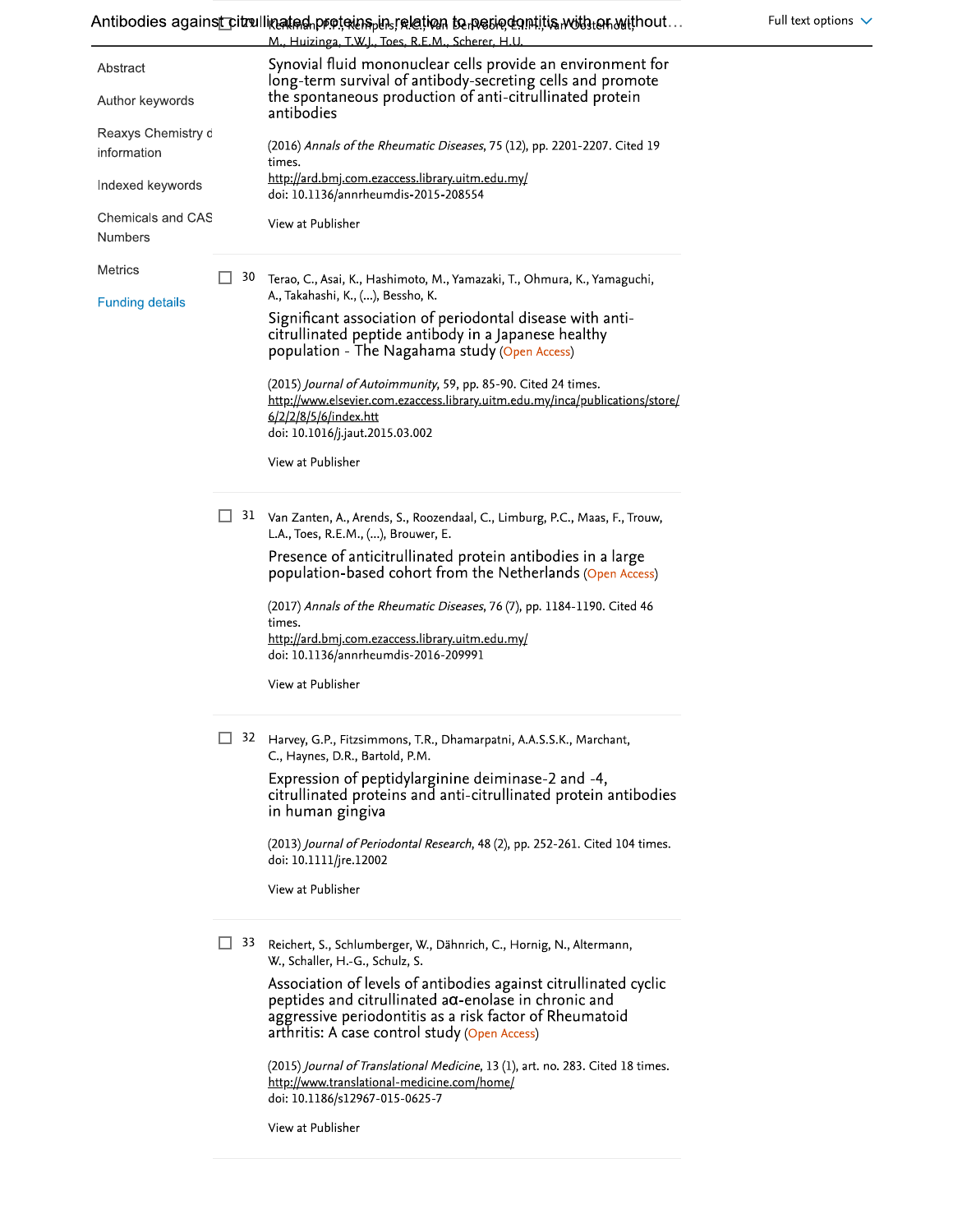Antibodies against citrullinated artetions, jn, relatinate, periodentitis with or without...

|                                   |          | Anti-cyclic citrullinated peptide antibody and periodontal                                                                                                                                                             |
|-----------------------------------|----------|------------------------------------------------------------------------------------------------------------------------------------------------------------------------------------------------------------------------|
| Abstract                          |          | status in rheumatoid arthritis patients (Open Access)                                                                                                                                                                  |
| Author keywords                   |          | (2018) Pakistan Journal of Medical Sciences, 34 (4), pp. 907-912. Cited 5<br>times.                                                                                                                                    |
| Reaxys Chemistry d<br>information |          | http://www.pjms.com.pk/index.php/pjms/article/viewFile/15007/6207<br>doi: 10.12669/pjms.344.15007                                                                                                                      |
| Indexed keywords                  |          | View at Publisher                                                                                                                                                                                                      |
| <b>Chemicals and CAS</b>          | 35       | Rosenstein, E.D., Greenwald, R.A., Kushner, L.J., Weissmann, G.                                                                                                                                                        |
| <b>Numbers</b>                    |          | Hypothesis: The humoral immune response to oral bacteria                                                                                                                                                               |
| Metrics                           |          | provides a stimulus for the development of rheumatoid<br>arthritis                                                                                                                                                     |
| <b>Funding details</b>            |          | (2004) Inflammation, 28 (6), pp. 311-318. Cited 260 times.<br>doi: 10.1007/s10753-004-6641-z                                                                                                                           |
|                                   |          | View at Publisher                                                                                                                                                                                                      |
|                                   | 36       | D'Aiuto, F., Parkar, M., Andreou, G., Suvan, J., Brett, P.M., Ready, D., Tonetti,<br>M.S.                                                                                                                              |
|                                   |          | Periodontitis and systemic inflammation: Control of the local<br>infection is associated with a reduction in serum<br>inflammatory markers                                                                             |
|                                   |          | (2004) Journal of Dental Research, 83 (2), pp. 156-160. Cited 498 times.<br>http://jdr.sagepub.com.ezaccess.library.uitm.edu.my/content/by/year<br>doi: 10.1177/154405910408300214                                     |
|                                   |          | View at Publisher                                                                                                                                                                                                      |
|                                   | L.<br>37 | Leira, Y., Martín-Lancharro, P., Blanco, J.                                                                                                                                                                            |
|                                   |          | Periodontal inflamed surface area and periodontal case<br>definition classification                                                                                                                                    |
|                                   |          | (2018) Acta Odontologica Scandinavica, 76 (3), pp. 195-198. Cited 21 times.                                                                                                                                            |
|                                   |          | doi: 10.1080/00016357.2017.1401659                                                                                                                                                                                     |
|                                   |          | View at Publisher                                                                                                                                                                                                      |
|                                   |          | 38 Vaithilingam, R.D., Taiyeb-Ali, T.B., Yusuf, R.<br>Aggregatibacter actinomycetemcomitans and Prevotella intermedia in<br>advanced chronic periodontitis patients<br>(2010) Ann Dent UM, 17, pp. 1-8. Cited 2 times. |
|                                   | 39<br>H  | Gupta, A., Kaushik, R., Kaushik, R.M., Saini, M., Kakkar, R.                                                                                                                                                           |
|                                   |          | Association of anti-cyclic citrullinated peptide antibodies with<br>clinical and radiological disease severity in rheumatoid<br>arthritis                                                                              |
|                                   |          | (2014) Current Rheumatology Reviews, 10 (2), pp. 136-143. Cited 6 times.<br>www.eurekaselect.com/629/journal/current-rheumatology-reviews<br>doi: 10.2174/1573397110666150120102928                                    |
|                                   |          | View at Publisher                                                                                                                                                                                                      |
|                                   |          |                                                                                                                                                                                                                        |